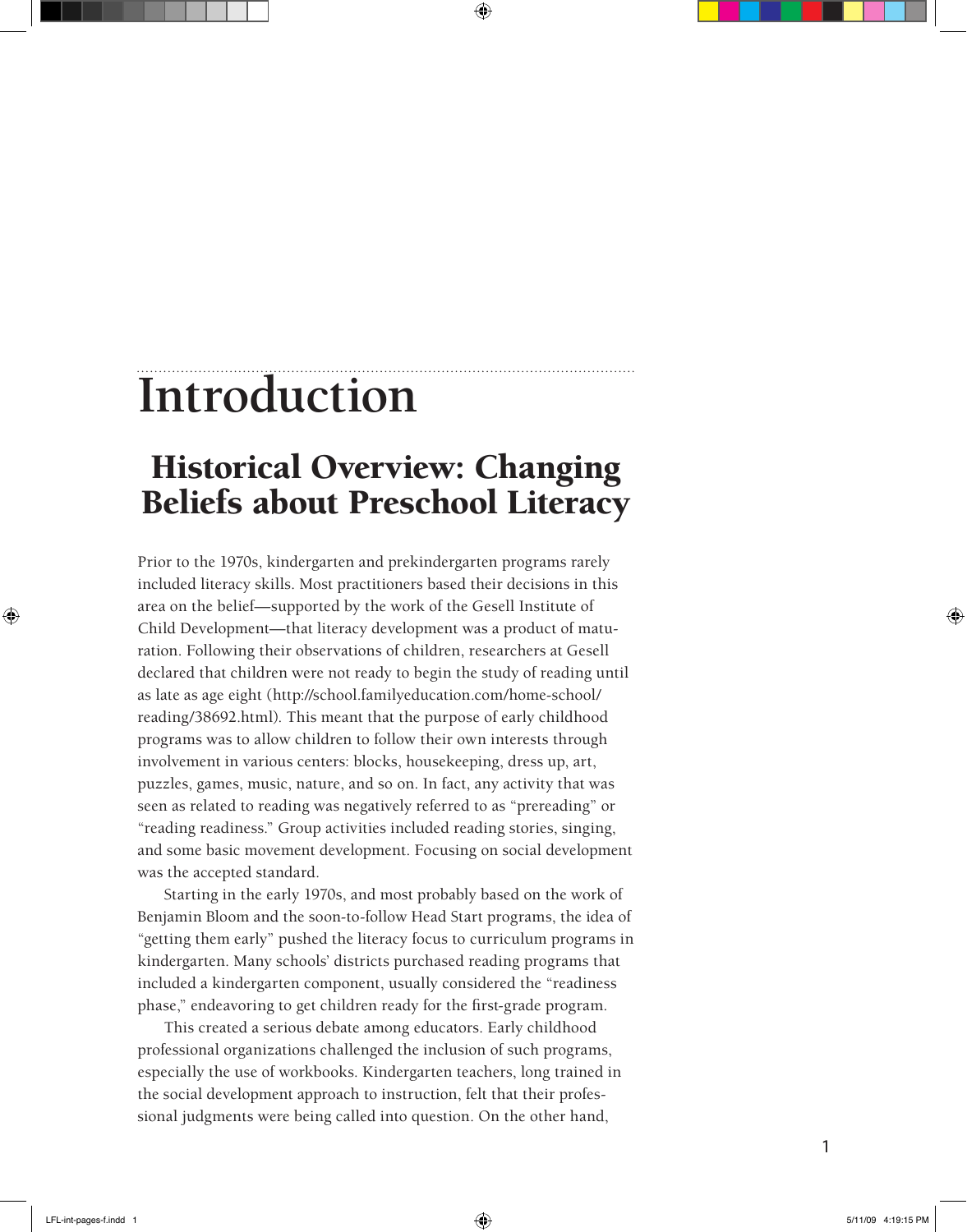curriculum directors, wanting to satisfy the demands of first-grade teachers and involved families, pressed on with reading program adoptions.

This caused a backlash in preschool programs. The notion that literacy activities might now be included in the preschool curriculum was cast in a negative light. Rather than examining how literacy skills might best be included for four-year-olds, teachers reacted mainly against the way these skills were often being taught at the kindergarten level. Here's how the argument went: "If worksheets are inappropriate for kindergarten children, their inclusion in preschool programs will be devastating." Except in some preschool programs that advertised themselves as including the teaching of reading, the vast majority of early childhood programs continued on with their traditional programs.

The real entry of literacy skills into preschool programs happened as a result of several factors. Sesame Street, with its emphasis on the alphabet and language development, brought literacy skills into the home. Head Start programs began to include basic skills. A new breed of parents and families realized that their children could be involved in literacy skills at a younger age than they had assumed. Finally, public kindergartens felt the pressures of teaching to a wide range of individual differences within the traditional group-oriented curricula. This called for two approaches: either holding some children back until they were "ready" for kindergarten or asking preschool teachers to begin including basic literacy skills in the four-year-old curriculum.

In the later 1990s and early 2000s, with the growing emphasis on integrated language-arts programs in professional writings and textbooks, the development of literacy skills found a legitimate place in prekindergarten programs. The idea was that basic and literacy skills could be introduced through authentic activities while being adapted to each child's level of ability and learning style.

However, recognizing that preschools could now be involved in activities that help children be successful in later school programs has not changed the face of early childhood programs. Much of the training needed to implement such an approach has not been made available to preschool teachers. Rapid turnover in the field has further clouded the issue. Some programs have resorted to published curricula with their worksheet approach commonly found in kindergarten. As for the emerging curricula, written especially for preschool programs, most are organized in such a way that it is difficult for untrained teachers to understand and make the best use of the material.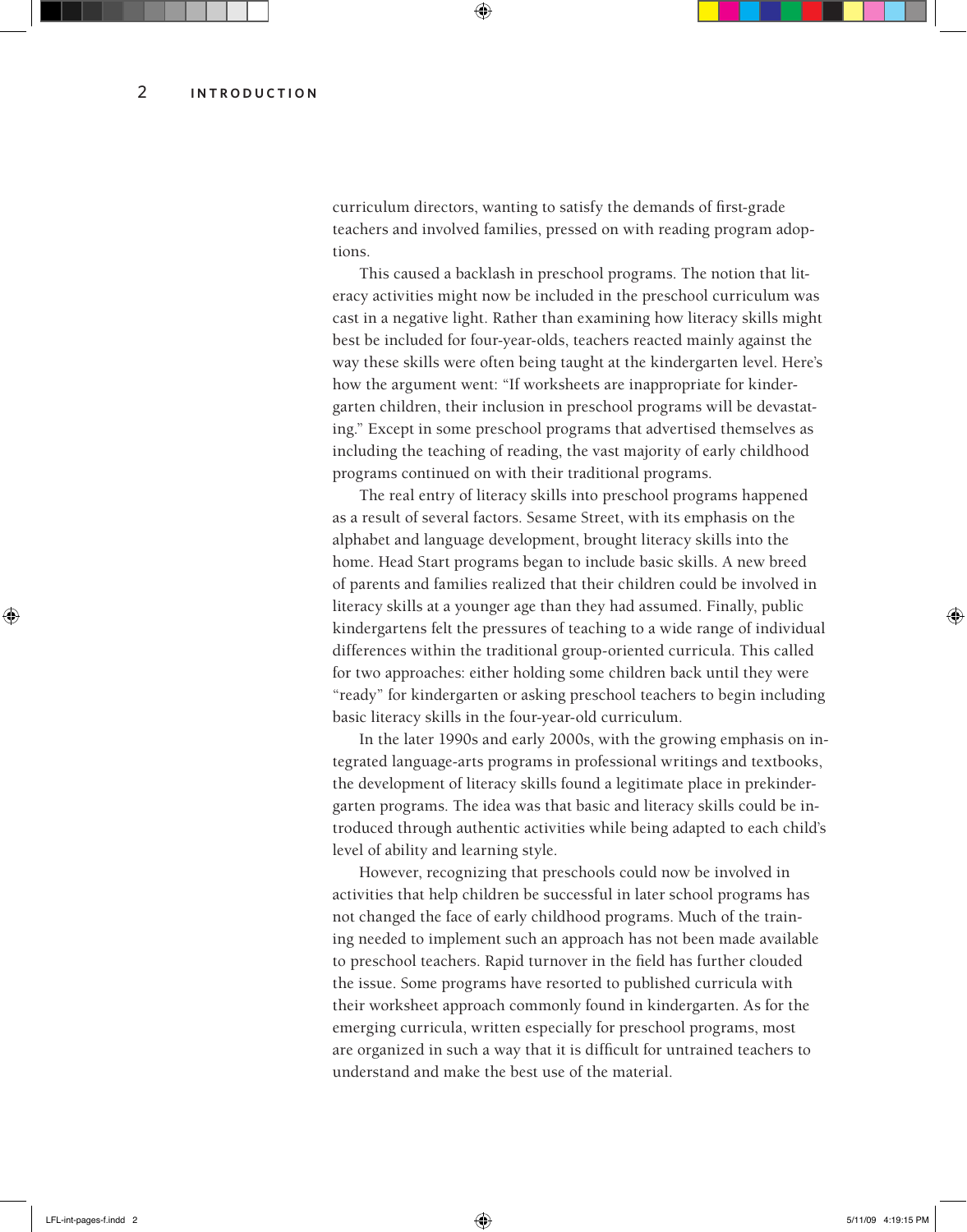# Stages of Reading

Children evolve through several stages as they learn to read: emergent, beginning, developing, and independent. Most three- and four-year-olds are in the emergent stage. This stage includes mastery of concepts, behaviors, and skills that prepare children for the next stages, which highlight actual reading and writing skills.

The literacy activities presented in this manual are developmentally appropriate for children in the emergent stage of reading.

Basic to any skill development for emergent readers are these understandings:

- Print has meaning and function.
- Illustrations aid in telling a story.
- Print is made up of letters, words, sentences, and paragraphs.
- Reading progresses from left to right and top to bottom on the page.
- Letters and words have sounds that help the reader decode meaning.

Activities to promote these understandings and related skills are included throughout the book.

# Program History and Focus

It is the current response of preschools across America to the changing beliefs about preschool literacy that has led to this book. The purpose of this publication is to assist all preschool teachers to know

- the outcomes that should be aimed for to best prepare young children to become readers;
- how to assess children's progress and adapt literacy instruction to their needs;
- how to select literacy activities that integrate into the existing curriculum.

This book was developed over time and with great care and effort. It began with our desire to remain active in early childhood education after leaving our academic careers. Once we decided on Naples, Florida, as our winter residence, we set out to find the best opportunities for volunteerism to benefit young children. We attended several fund-raisers for young children's projects and were soon contacted by Myra Shapiro, president of the Naples Alliance for Children.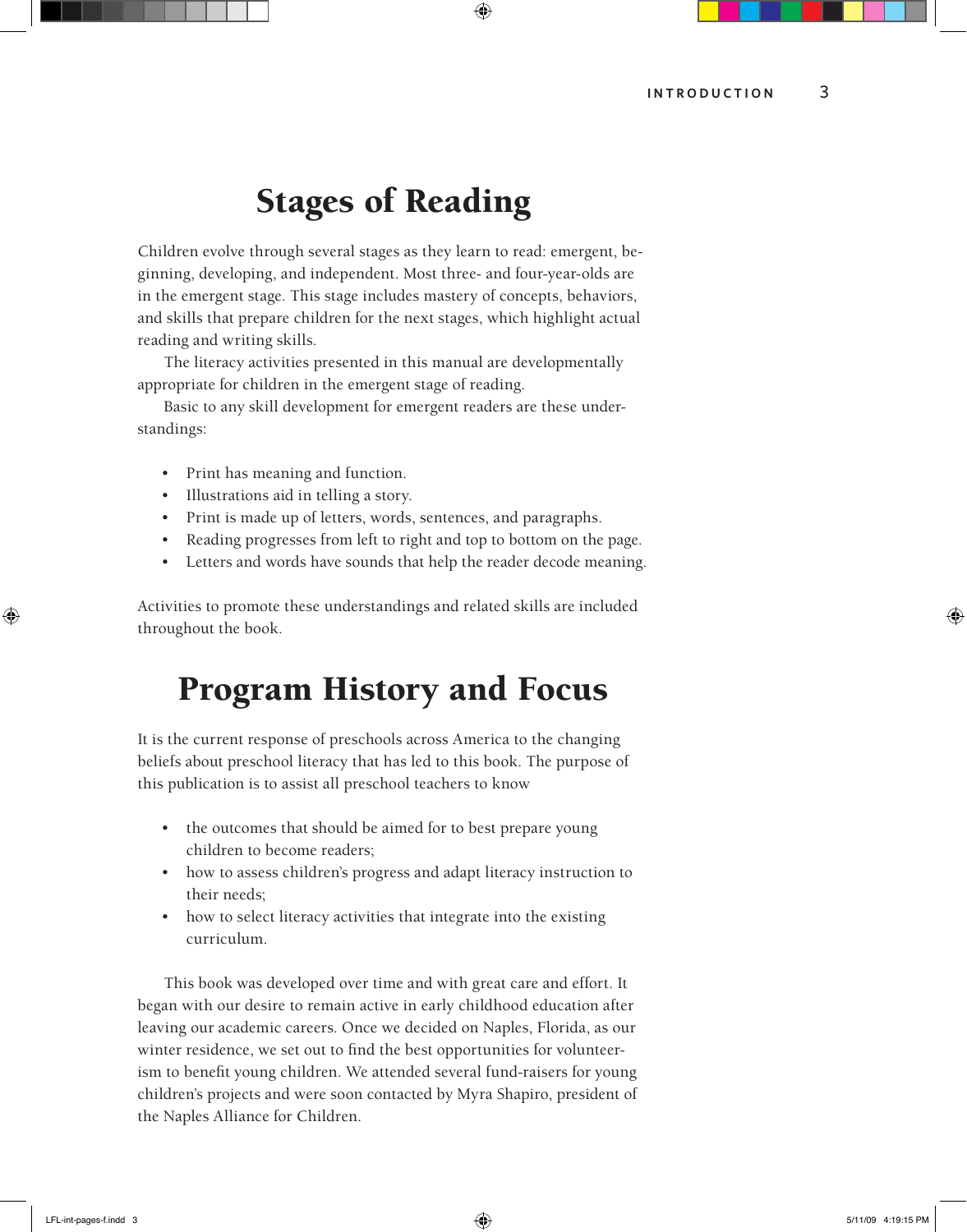We were invited to join the Apple Blossom Committee to select the top preschool teachers in Collier County. This Florida county includes the town of Immokalee, which has a large migrant population. On our visits to observe nominees, we discovered that there were many preschools serving children of low-income families.

One of the needs we perceived was that programs lacked written outcomes for their teachers to follow. Lack of formal training for the teachers, frequent staff turnover, and little on-the-job assistance resulted in programs consisting of random activities on one hand or didactic skills programs on the other. To help solve this problem, we applied for and received a small grant to write outcomes for each age group from infants through four-year-olds. We also developed a recording system to monitor children's progress. The grant provided funds for free workshops for teachers in the county, a copy of the outcomes and recording instrument for each site, and a follow-up consultation in their centers.

We also noted that teachers needed assistance in handling behavior problems. Working with colleagues, we received another small grant that resulted in The Discipline Toolbox, a teacher-oriented resource for addressing forty common behavior problems in a developmentally appropriate manner. This booklet was provided free of charge to all preschool teachers in the county.

At the same time these issues were being addressed, the preparation of children for kindergarten was a major concern in the Collier County schools (reflecting what was true across the country). This concern in Collier County started a movement toward establishing formal prereading programs that were not developmentally appropriate.

To counter that movement, we applied for and received a large grant from the Naples Community Foundation to conduct a study to see if preschool teachers could be trained to better prepare four-year-old children for kindergarten in a developmentally appropriate manner. We selected two low-income preschool programs in the area and assessed the programs' current groups of children to serve as a comparison group. Over the next two years, we identified literacy outcomes, developed an assessment tool, and worked with the teachers on appropriate assessment and classroom activities. We considered the first year a training year and the second year the basis for the study. At the end of that time, the children were assessed using the same instrument as the comparison group. The study group showed statistically significant gains over the scores of the comparison group on twenty of the twenty-eight items measured.

We then documented some of the activities that were appropriate for the outcomes, put them together into a book, and used the remaining grant money to publish a skeleton version of the program. Free work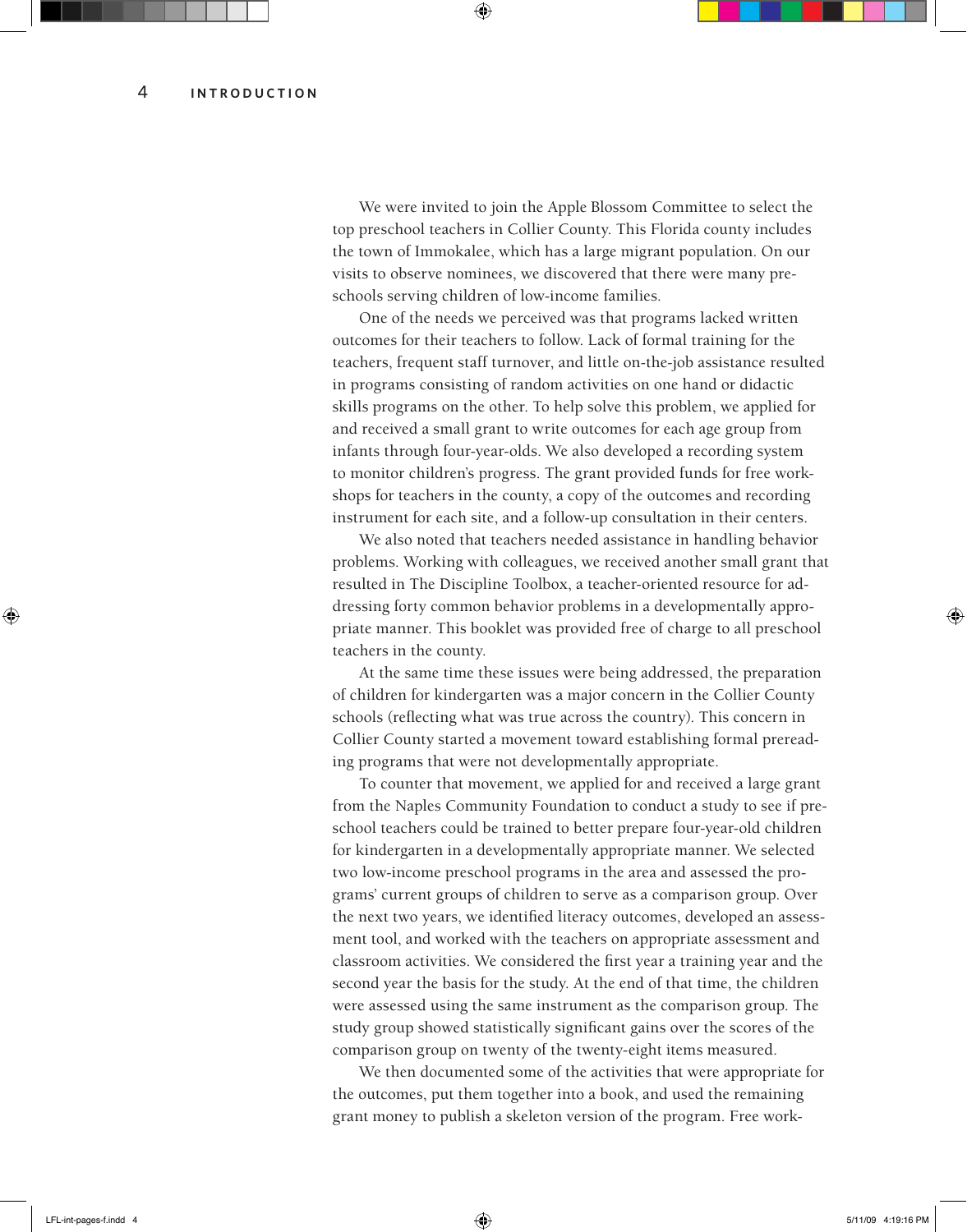shops were again provided to preschool teachers in the area, and everyone received a free copy of the book.

Ultimately, we submitted our manuscript to Redleaf Press, and were enthusiastically encouraged to expand the materials into a comprehensive program. *Lessons for Literacy* is the result of that effort.

# Strategies to Promote Positive Literacy Development

Some fundamental activities occur in classrooms that promote literacy development. As teachers plan their environments, teaching strategies, and classroom time, these fundamentals should remain at the forefront:

- Nurture print awareness.
- Establish a library center.
- Read aloud to children every day.
- Provide shared book experiences.
- Provide opportunities for choral reading.
- Provide opportunities for functional reading.
- Provide opportunities for children to write.
- Engage children in meaningful conversations.
- Help connect in-class literacy experiences to the home and the community.
- Be intentional when referring to early reading and writing.
- Conduct authentic assessments of literacy experiences.

#### Nurture Print Awareness

Provide a print-rich environment where children can see reading and writing as useful and themselves as competent communicators. For example, you can include

- individual check-in devices with children's names;
- signs labeling objects in the room;
- a news bulletin board;
- a classroom helpers chart;
- directional signs;
- labeled bulletin boards that give written clues to their content (for example, "Our Yarn and Glue Creations").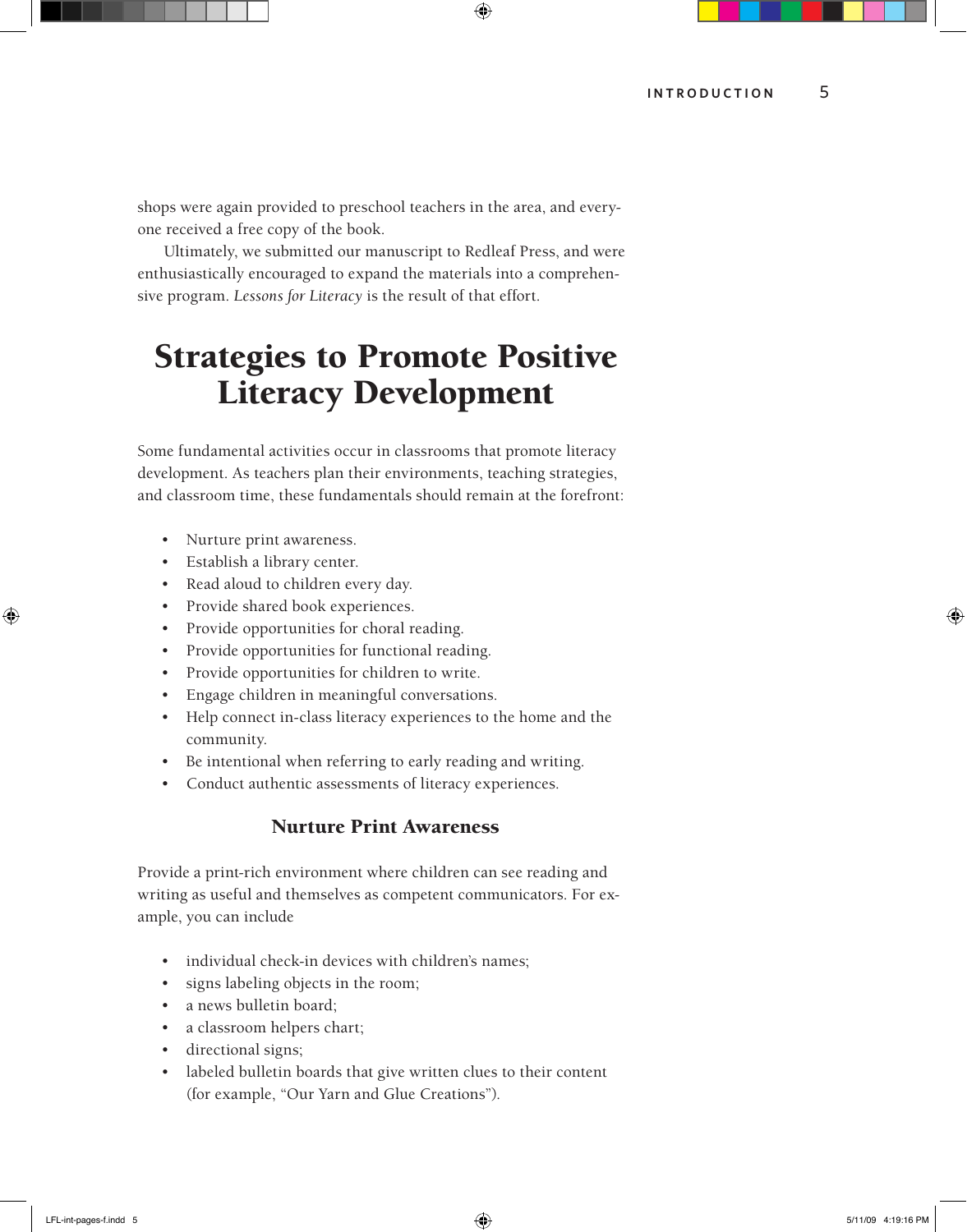#### Establish a Library Center

Make the library center inviting through the use of comfortable chairs, tables, throw rugs, and pillows. Include a variety of books to satisfy varying interests. Display posters of books, which are easily obtained from libraries or local bookstores. Include media devices that make it easy for children to listen to stories.

#### Read Aloud to Children Every Day

Reading to children serves three important purposes:

- 1. It is enjoyable. Read one storybook-style text every day so children will experience the sheer pleasure of hearing a book read from cover to cover. Once you select the book, set the stage for reading it aloud. Introduce the book and bring it to life through varied forms of presentation. Do not follow up with questions. Let the children enjoy the story as they hear it.
- 2. It informs. Whenever appropriate, read children nonfiction books that provide specific information related to some topic under study or of high interest to the children. Ask questions to make sure they understand the information.
- 3. It teaches literacy. Read books that involve children in basic literacy activities related to the literacy outcomes. Follow up with questions and discussions of concepts of print, rhyming, retelling, and language development.

### Provide Shared Book Experiences

Actively involve the children in reading:

- Read along.
- Read aloud to the group.
- Read to individuals.

Allow time for children to read the pictures of a book or to retell stories to the class or to their friends. Set aside some regular time when children can browse through books.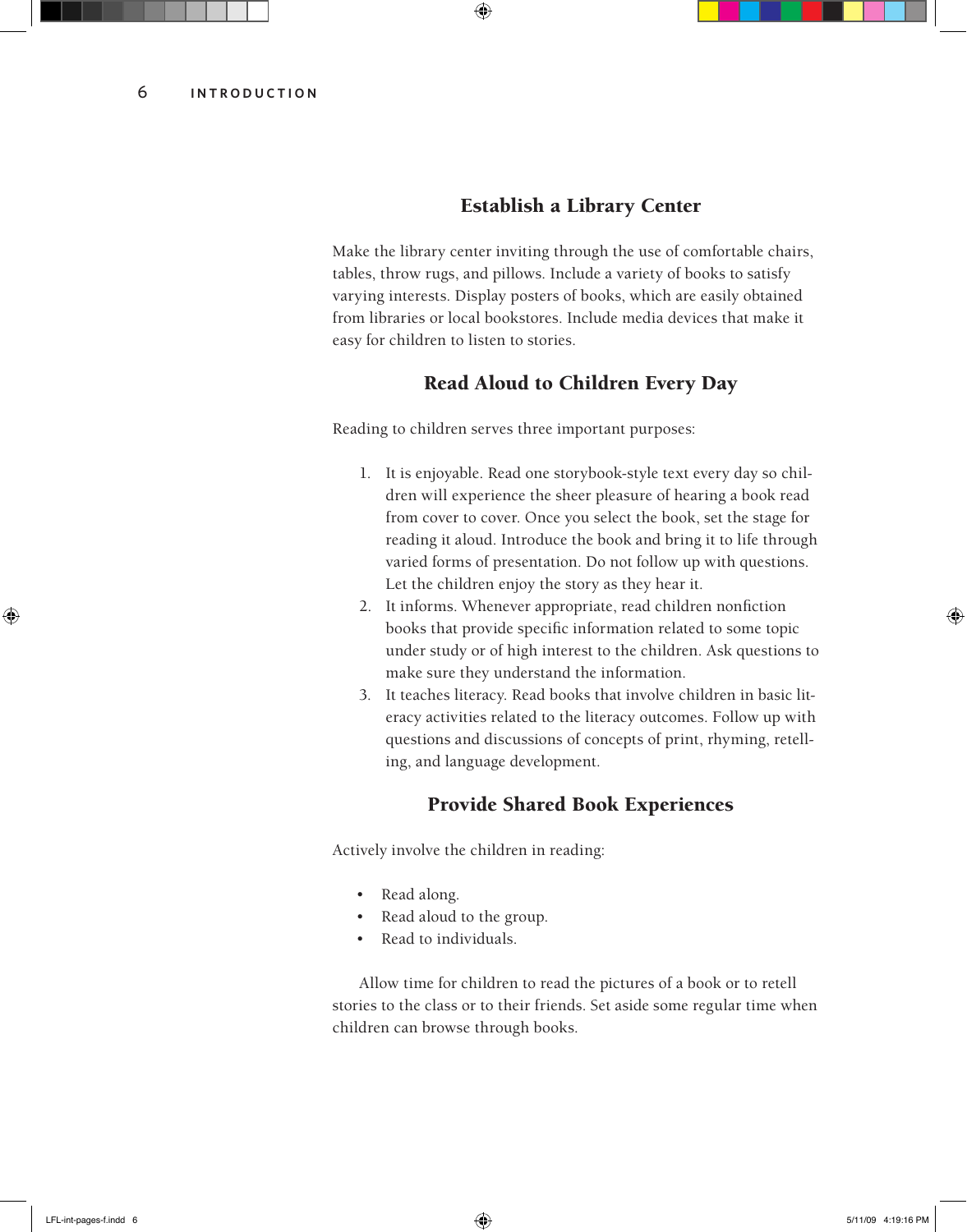# Provide Opportunities for Choral Reading

Plan large-group readings of familiar written literature (fingerplays, nursery rhymes, poems, songs, stories, and so on). Also encourage small groups to practice and then read to the entire class. Allow the groups to read their works to children in other classrooms.

### Provide Opportunities for Functional Reading

Include written information in your classroom such as

- a calendar of events:
- recipes for food preparation;
- bulletin-board displays;
- directions for completing helpers' jobs;
- word cards naming objects around the classroom, at home, in the hallways, and in the neighborhood.

### Provide Opportunities for Children to Write

Set up a writing center or table stocked with various paper, magic slates, marking tools, alphabet and number charts, and so on. Encourage picture writing. Provide story starters as motivation for children to write creatively. Assist them in writing birthday cards to family members. Send cards to individuals or families highlighted in the news.

## Engage Children in Meaningful Conversations

Provide time for language sharing. Children need adequate opportunities to talk about their experiences—sharing stories during sharing time, reviewing a field trip, or just talking with other children. Help them solve their disputes through oral language. Have them talk about their drawings. Encourage small-group discussions during snacktimes and lunchtimes.

### Help Connect In-Class Literacy Experiences to the Home and the Community

Point out to children such things as

• family members reading newspapers, magazines, recipes, or the mail;